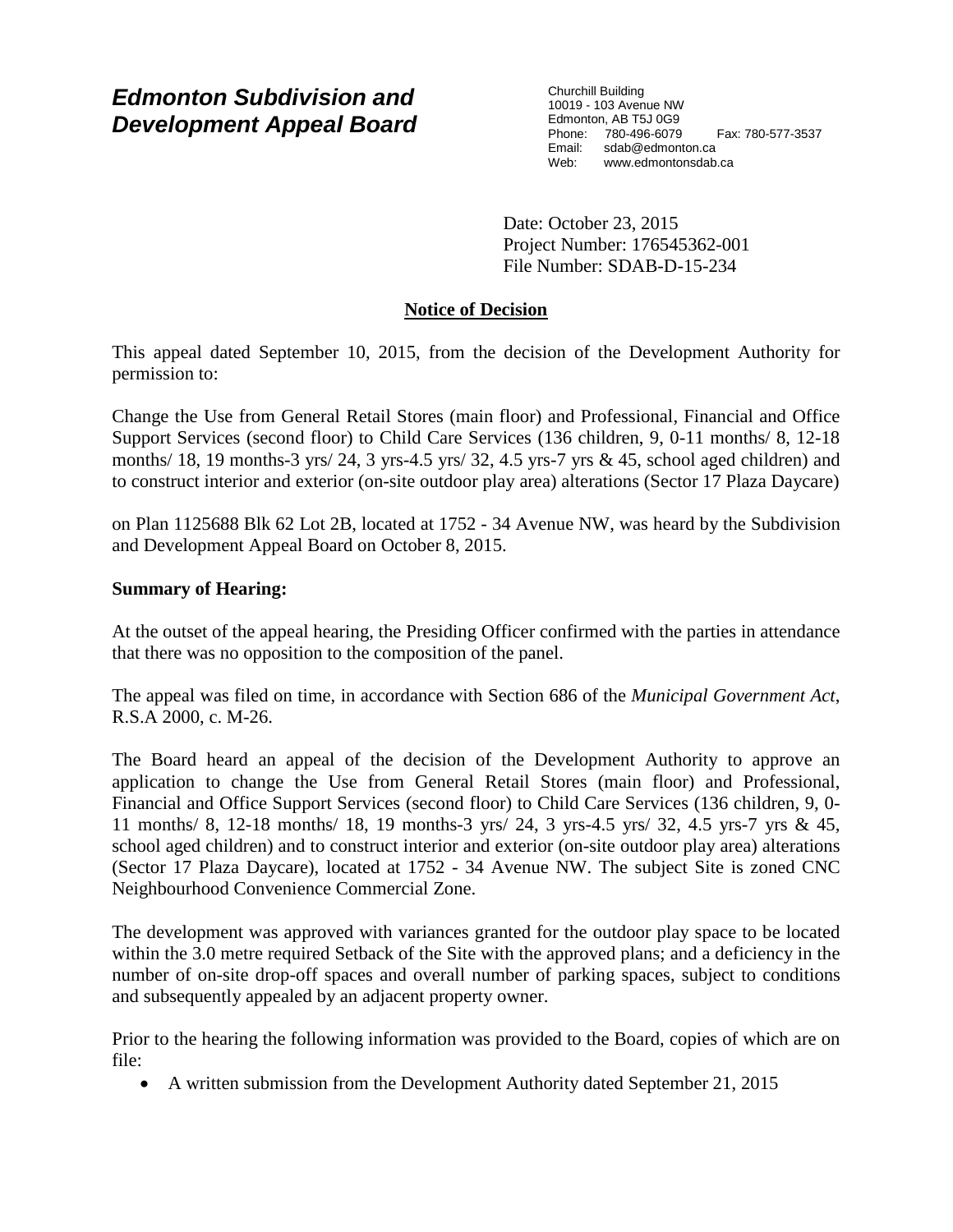- On-line responses from one neighbouring property owner in opposition to the proposed development.
- A written submission from the Appellant dated October 1, 2015.

The Board heard from the Appellant, Mr. Harrison, who referenced his written submission and reiterated his concern that the proposed development contravenes the City of Edmonton *Community Standards Bylaw 14600* Section 14 Item (1) which states that "A person shall not cause or permit any noise that disturbs the peace of another individual", enforcement of this Bylaw is outside the purview of the Board. Mr. Harrison also provided a petition containing 40 signatures of residents of the condominium apartment building which is located north of the subject site, in support of the appeal.

Mr. Harrison provided the following responses to questions:

- 1. Residents of 40 of the 76 condominium units support the appeal.
- 2. Although some of the residents of the condominium support the proposed child care service.
- 3. The parking structure is located approximately 15 metres from the building.
- 4. It is his understanding that the proposed child care service will house 135 children, 60 of which are not school age and would be at the centre all day.
- 5. There are a fair number of retired individuals living in the condominium.
- 6. A sound study was not undertaken.

The Board then heard from Ms. Yanda, an affected property owner who appeared in support of the appeal and provided the following information:

- 1. She resides on the fourth floor of the condominium building that faces the proposed child care service.
- 2. She was recently advised by one of the residents on the north side of the condominium building that they experienced some noise problems because of 6 to 9 children playing in a yard abutting that side of the building.
- 3. Their condominium building has been designed in a U-shape which captures noise and creates echoing.
- 4. It was her opinion that the noise generated by the proposed child care service will decrease the value of her property. However, she did not have a professional opinion to support this contention.
- 5. Heavy traffic causes problems when accessing their site and it was her opinion that the proposed child care service will exacerbate this problem.
- 6. It was her opinion that the proposed outdoor play area was not appropriate for this location.

Ms. Yanda provided the following responses to questions:

- 1. The parking structure is covered to protect vehicles from the elements.
- 2. Many of the neighbours are very angry about the proposed development and signed the petition in support of the appeal.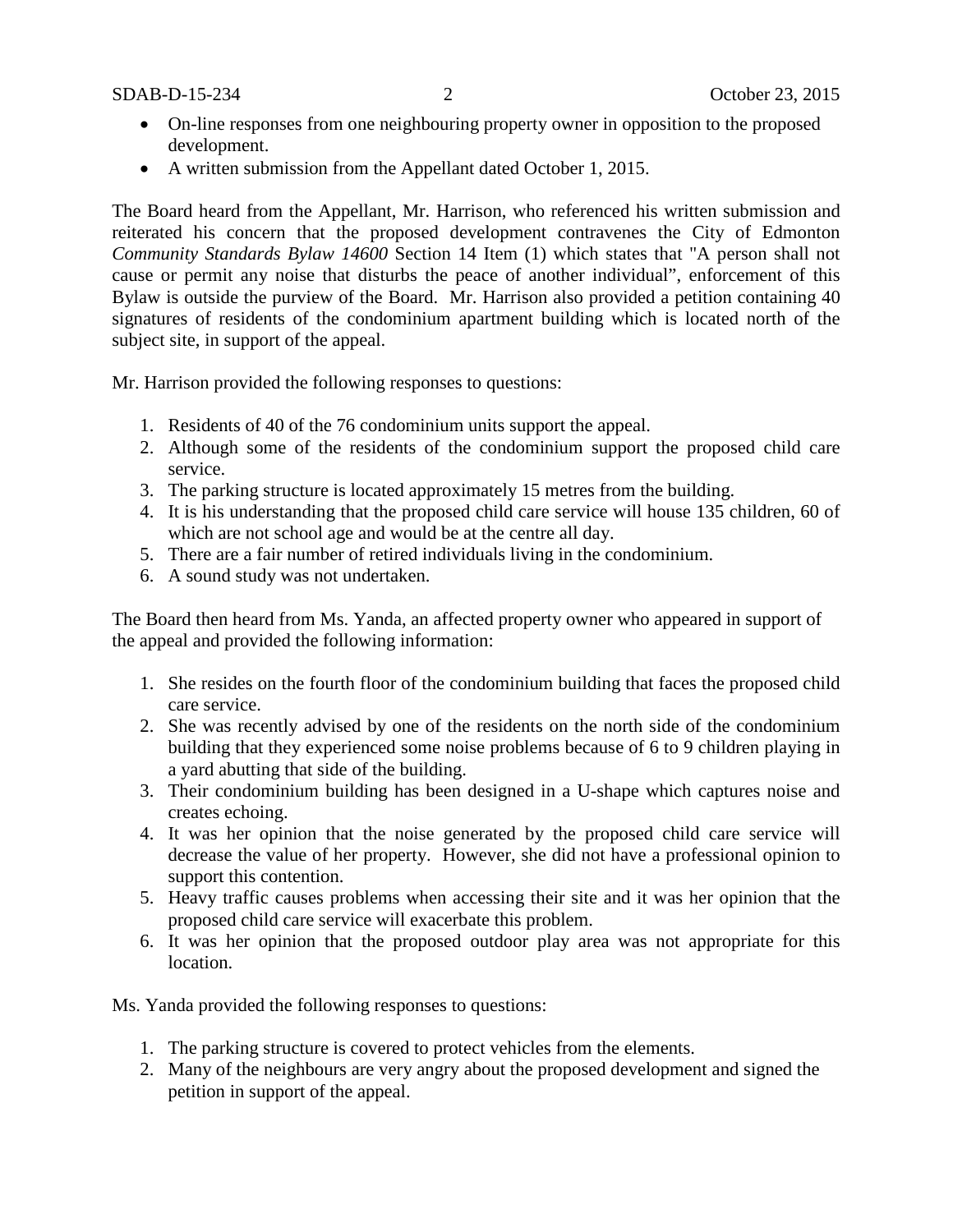- 3. The closest school is a Junior High School that is located approximately 7 blocks from the subject site.
- 4. She took exception to the proposed late change to a previously approved development permit for a Professional Office Use.

The Board then heard from Ms. Erica Peacock, representing the Sustainable Development Department, who provided the following information:

- 1. The proposed Child Care Service is a Discretionary Use in the CNC Neighbourhood Convenience Commercial Zone.
- 2. The proposed Child Care Service will occupy a two storey space on the northwest end of the building that is currently under construction.
- 3. The variance to the setback requirement was granted to accommodate a play area that complied with the Provincial regulations.
- 4. This is the most appropriate location on the site for the proposed Child Care Service.
- 5. A hardship was created for the Applicant because of the previously approved development permit for a Professional Commercial Use at this location.
- 6. The only other possible location for the Child Care Service is at the south end of the building abutting 34 Avenue. However, that location poses safety concerns for parents dropping and picking up children along 34 Avenue which is a busy collector roadway.
- 7. The neighbouring garage structure, drive aisle and parking area in front of the condominium building will mitigate the required variance.
- 8. It was her opinion that the proposed Child Care Service will not negatively affect any of the neighbouring property owners.

Ms. Peacock provided the following responses to questions:

- 1. She granted a variance to allow the outdoor play space in the side setback to allow a play space that complied with the size requirements of the Provincial regulations.
- 2. The building is already under construction and the existing setback was not large enough to accommodate an outdoor play area that met the size requirements.
- 3. She did not receive any feedback from the Community League.

The Board then heard from Mr. Brian Allsopp, representing the Applicant, Brian Allsopp Architects who provided the following information in support of the proposed development:

- 1. The building that was previously approved, is approximately 75 percent complete and is scheduled to open in the spring of 2016.
- 2. The building is setback 9 metres from the property line which exceeds the minimum required setback of 3 metres.
- 3. The building structure has not changed from the original development permit approval.
- 4. There was no objection to the initial development from the Appellant or any of the other affected property owners.
- 5. Mr. Allsopp referenced drawings that were submitted with the application to explain that 6 metres of the proposed outdoor play area is not located within the required setback.
- 6. The original building design did not contemplate a Child Care Service Use.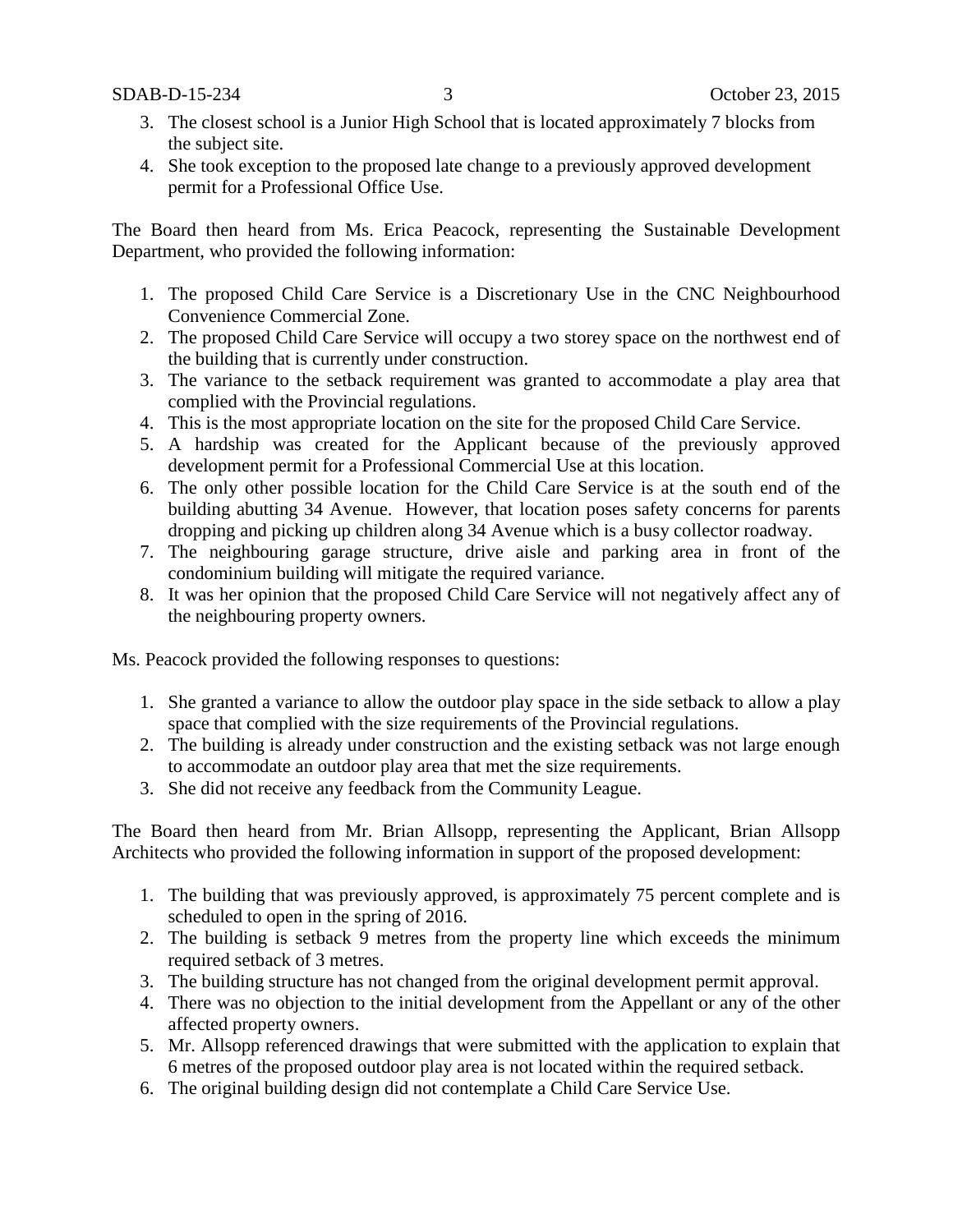- 7. This neighbourhood is comprised of many young families and there is a demand for Child Care Services.
- 8. He referred to the site drawings to illustrate the location of the neighbouring gas bar.
- 9. The pump island is located on the south side of the gas bar and complies with the minimum required separation distance from the proposed Child Care Service.
- 10. The proposed Child Care Service will operate between 8:00 a.m. and 3:00 p.m., Monday to Friday and will remain open until 6:00 p.m. to accommodate children that require after school care.
- 11. It will only operate during day time hours and will not be open during the evening.
- 12. It was his opinion that neighbouring residents cannot anticipate quiet enjoyment without noise as part of city life and that the concerns raised by the Appellant are not directly related to the proposed development.
- 13. The concerns regarding frustration with construction noise and the sound retention effects of their condominium design are outside the control of the owner of the proposed Child Care Service.
- 14. Three trees will be planted in the proposed outdoor play area.
- 15. There is a 1.8 metre high fence existing on the property line.
- 16. He was not sure if a higher fence or a noise attenuating fence would address the noise concerns of residents on the higher floors of the condominium building.
- 17. It was his opinion that a higher fence would be unsightly and would have more of an adverse impact on the neighbourhood.
- 18. He suggested that it would be a challenge for an acoustic Engineer to model the impacts of the noise made by children playing outside.
- 19. It would be a hardship for his client to reduce the outdoor play space by 1/3 because this would reduce the number of children allowed by Provincial guidelines by1/3. This would result in significant economic hardship and may force them to reconsider proceeding with the development.
- 20. The Child Care Service will provide a valuable amenity in this neighbourhood.
- 21. The proposed Use is consistent with the Area Structure Plan and is contemplated as a Use within the CNC Neighbourhood Convenience Commercial Zone.
- 22. The residents of the adjacent row housing development that is closer to the subject site have not provided any opposition to the proposed development.
- 23. There are limited options for the outdoor play space on the subject site.
- 24. The local school and school yard are located too far away and Provincial guidelines would not allow this space to be used as outdoor play space for the proposed Child Care Service.
- 25. He agreed with the Development Officer's finding that it would not be appropriate to locate the outdoor play space on the side of the building that abuts 34 Avenue because of safety concerns.

Mr. Allsopp provided the following responses to questions:

- 1. He described the location and the type of fencing that will be provided.
- 2. Locating the outdoor play area within the setback would result in a loss of parking spaces and a parking variance would then be required.
- 3. The approved building complies with the parking requirements.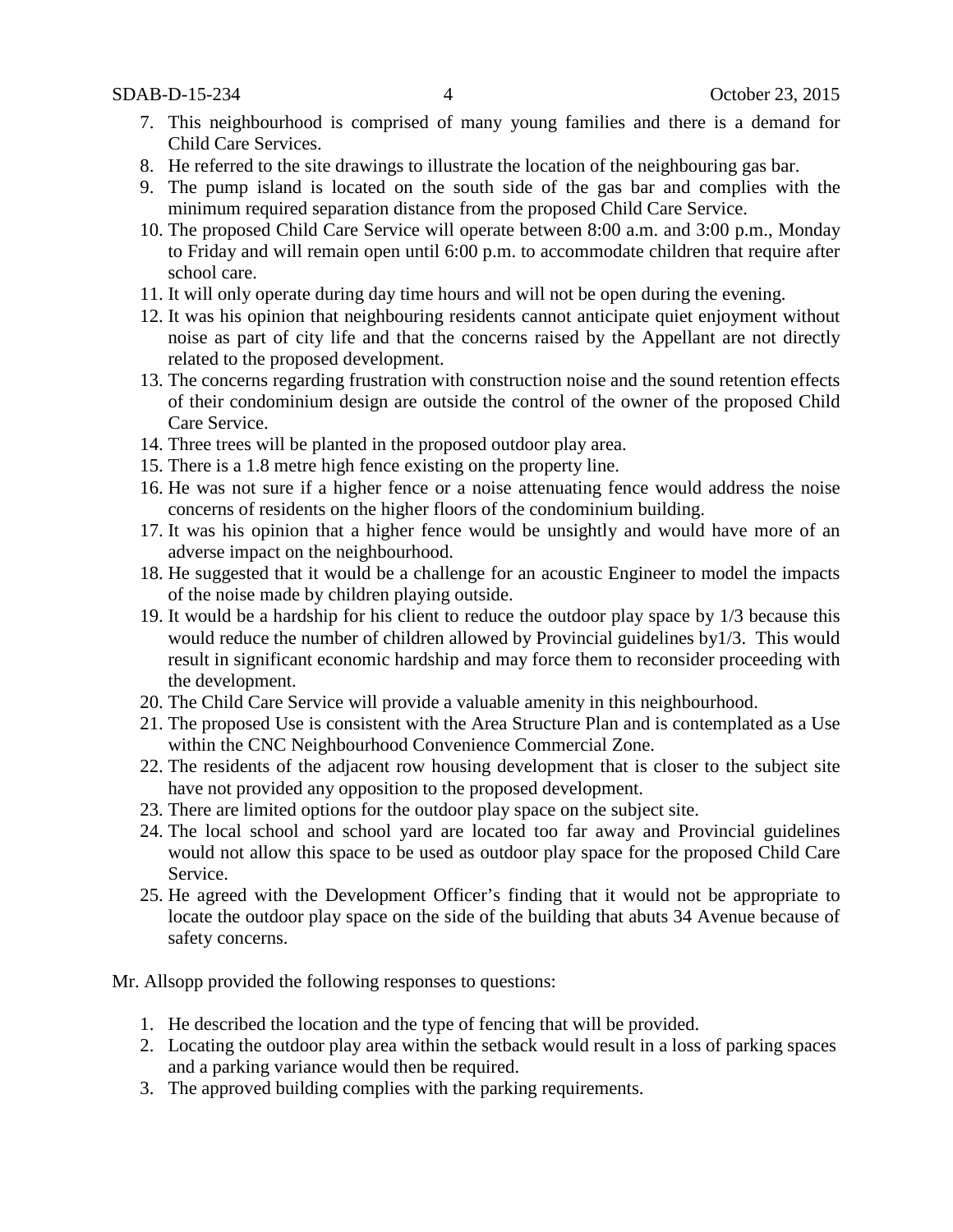- 4. The original plans provided a 9 metre setback which exceeded the minimum required 3 metre setback in order to comply with the parking ratio and comply with the Bylaw requirements.
- 5. He agreed that another Discretionary Use with the potential to generate more noise than the proposed outdoor play area could have been proposed in this location.
- 6. The type of outdoor play structures has not yet been determined but most Child Care Services do not use permanent structures because of the winter conditions.
- 7. The developer would be willing to look at alternative fencing to address the concerns of the Appellant and neighbouring property owners. However, a higher fence may not address noise issues for residents on the third and fourth floor of the condominium building.

Mr. Harrison provided the following information in rebuttal:

- 1. It was his understanding that the building housing the proposed Child Care Service had to be located at least 50 metres from a gas bar and in this instance it is located 51.1 metres from the gas bar on site.
- 2. He questioned where the children for the Child Care Service would come from since most of the residents in this neighbourhood are of a culture that, for the most part, does not use Child Care Services.
- 3. The residents living on the third and fourth floor of the condominium building will have a direct sight line to the Child Care Service and outdoor play area and there is nothing to stop the filtering of sound.
- 4. Children generate noise continuously at 90 decibels which will significantly impact the residents of the condominium into the future.

### **Decision:**

The appeal is **DENIED** and the decision of the Development Authority is **CONFIRMED**. The development is **GRANTED** as approved by the Development Authority.

In granting the development, the following variances to the *Edmonton Zoning Bylaw* are allowed:

Section 310.4(7) of the *Edmonton Zoning Bylaw* has been relaxed to allow a portion of the outdoor play space to be located within the 3.0 metre Setback at the north-west corner of the Site in accordance with the approved plans.

Section 55 of the *Edmonton Zoning Bylaw* has been relaxed to allow Landscaping, as shown on the approved Landscaping Plan, in the location of the on-site outdoor play area, is deferred until such a time when the on-site outdoor play area is removed.

Section 54.2, Schedule 1 of *the Edmonton Zoning Bylaw* has been relaxed to allow the deficiency of three vehicular parking spaces and four on-site drop off spaces and reduce the required parking from 91 to 88 spaces.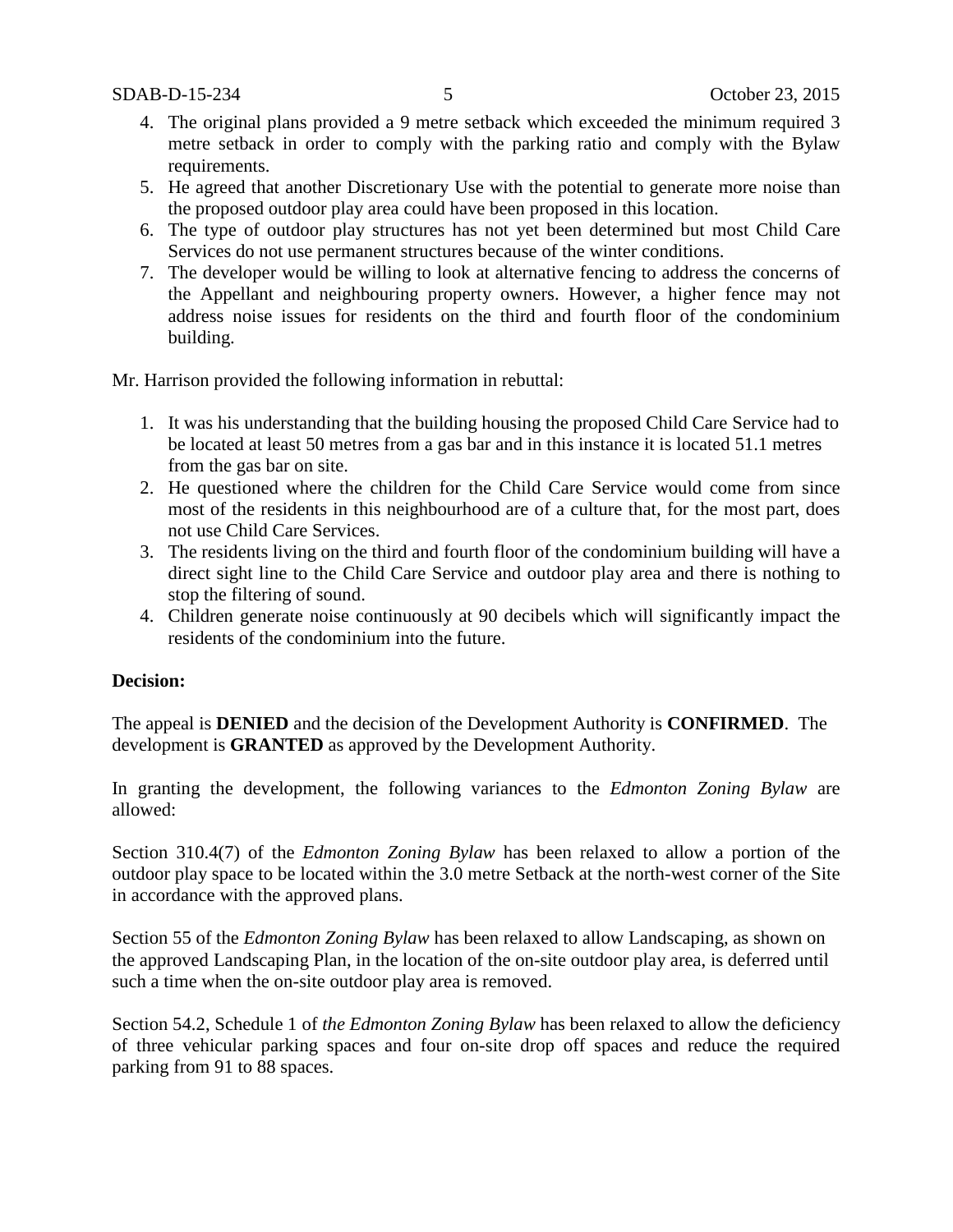#### **Reasons for Decision:**

The Board finds the following:

- 1. A Child Care Service is a Discretionary Use in the CNC Neighbourhood Convenience Commercial Zone.
- 2. The site is currently being developed as a multi-tenant General Retail and Office Building.
- 3. The site is bordered by an Apartment Building to the north, Row Housing to the west, a Gas Bar to the east and, separated by 34 Avenue and Single Detached Housing to the south.
- 4. The Board has granted the required variances for the following reasons:
	- a) The variance to allow a portion of the outdoor play space to be located within the 3.0 metre Setback at the north-west corner of the Site will be mitigated because there is a green space adjacent to the Row Housing development to the west and parking garages between the subject site and the Apartment to the north.
	- b) The Applicant submitted a letter of support from the owner of the Row Housing development that is located closest to the proposed outdoor play area.
	- c) Based on the evidence provided, children using this facility will have different arrival and departure times.
	- d) Transportation Services did not object to the proposed deficiency of three parking spaces because there is additional on-street parking available.
	- e) The Development Officer considered the impact of noise resulting from the proposed outdoor play area on adjacent neighbours but determined that there is sufficient separation from the on-site outdoor play area to residents in the Apartment Housing to the north and the play area will be buffered from the Apartment by parking garages located along the south property line.
- 5. While the Board acknowledges the Appellant's concern that the noise from the outdoor play area may contravene the City of Edmonton *Community Standards Bylaw 14600* Section 14 Item (1) which states that "A person shall not cause or permit any noise that disturbs the peace of another individual", enforcement of this Bylaw is outside the purview of the Board.
- 6. The Board acknowledges the petition signed by 40 affected owners and renters, the on-line response from one affected property owner in opposition to the proposed development and the evidence of another affected property owner who attended the hearing in opposition to the proposed development.
- **7.** However, the Board finds that sufficient technical evidence or planning reasons regarding the impact of the noise generated by children using the proposed outdoor play area was not provided that would lead the Board to determine that granting the required variances would materially affect the use and enjoyment of neighbouring properties.
- 8. Based on the above, it is the opinion of the Board that the proposed development will not unduly interfere with the amenities of the neighbourhood, or materially interfere with or affect the use, enjoyment or value of neighbouring parcels of land.

#### **Important Information for Applicant/Appellant**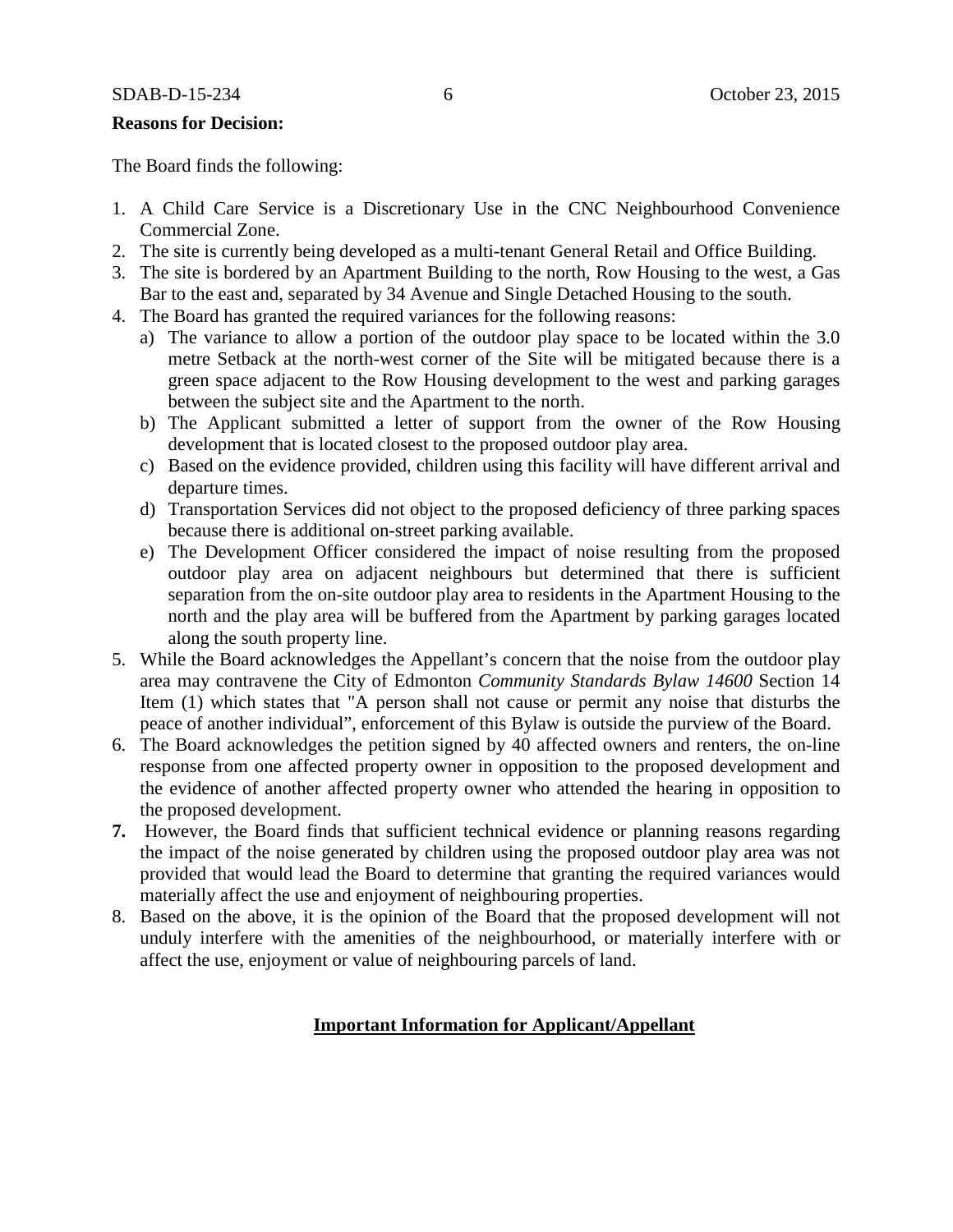- 1. This is not a Building Permit. A Building Permit must be obtained separately from the Sustainable Development Department, located on the  $5<sup>th</sup>$  Floor, 10250 – 101 Street, Edmonton.
- 2. Obtaining a Development Permit does not relieve you from complying with:
	- a) the requirements of the *Edmonton Zoning Bylaw*, insofar as those requirements have not been relaxed or varied by a decision of the Subdivision and Development Appeal Board,
	- b) the requirements of the *Alberta Safety Codes Act*,
	- c) the *Alberta Regulation 204/207 – Safety Codes Act – Permit Regulation*,
	- d) the requirements of any other appropriate federal, provincial or municipal legislation,
	- e) the conditions of any caveat, covenant, easement or other instrument affecting a building or land.
- 3. When an application for a Development Permit has been approved by the Subdivision and Development Appeal Board, it shall not be valid unless and until any conditions of approval, save those of a continuing nature, have been fulfilled.
- 4. A Development Permit will expire in accordance to the provisions of Section 22 of the *Edmonton Zoning Bylaw, Bylaw 12800*, as amended.
- 5. This decision may be appealed to the Alberta Court of Appeal on a question of law or jurisdiction under Section 688 of the *Municipal Government Act*, R.S.A. 2000, c. M-26. If the Subdivision and Development Appeal Board is served with notice of an application for leave to appeal its decision, such notice shall operate to suspend the Development Permit.
- 6. When a decision on a Development Permit application has been rendered by the Subdivision and Development Appeal Board, the enforcement of that decision is carried out by the Sustainable Development Department, located on the 5th Floor, 10250 – 101 Street, Edmonton.

*NOTE: The City of Edmonton does not conduct independent environmental checks of land within the City. If you are concerned about the stability of this property for any purpose, you should conduct your own tests and reviews. The City of Edmonton, when issuing a development permit, makes no representations and offers no warranties as to the suitability of the property for any purpose or as to the presence or absence of any environmental contaminants on the property.*

> Mr. V. Laberge, Presiding Officer Subdivision and Development Appeal Board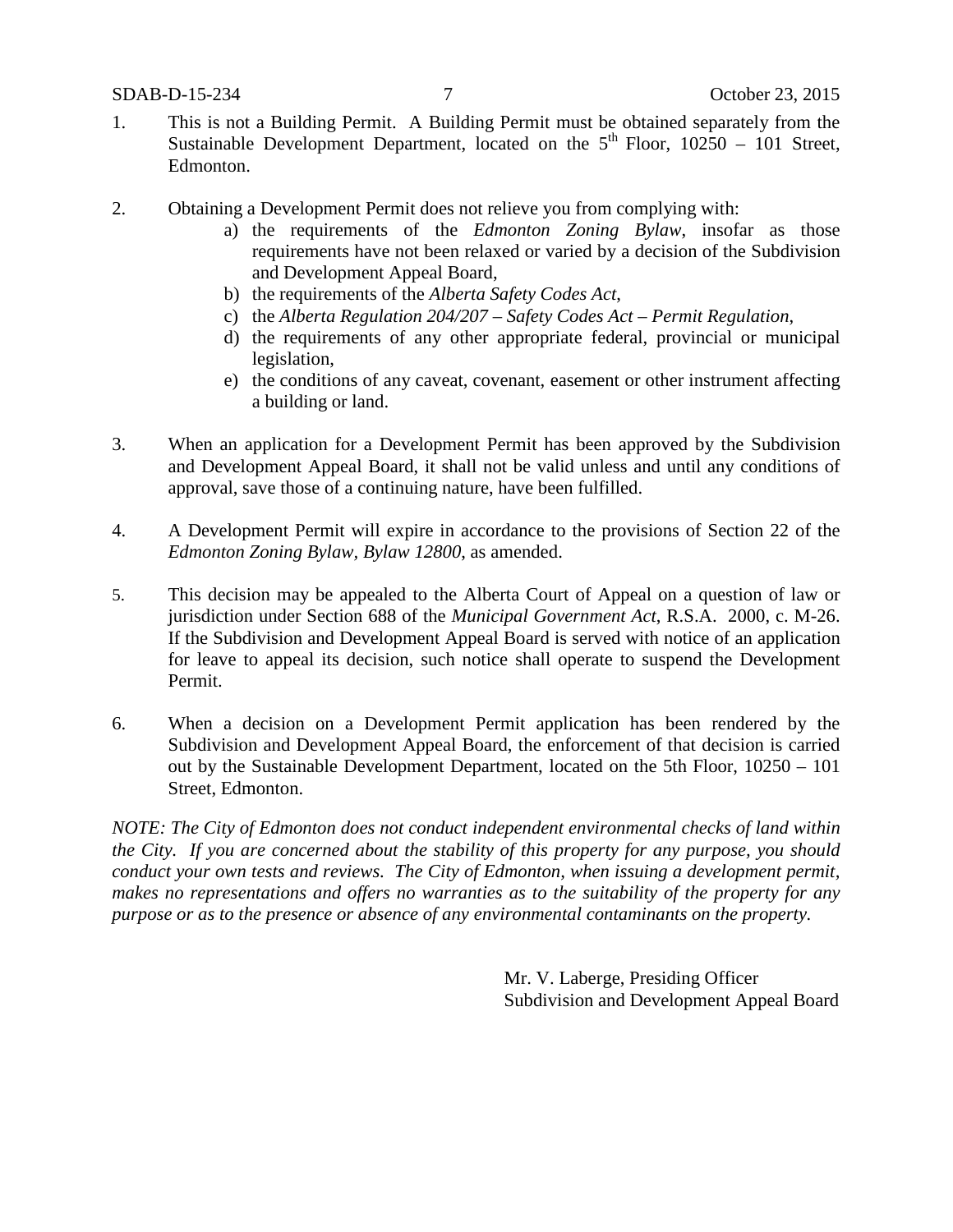# *Edmonton Subdivision and Development Appeal Board*

Churchill Building 10019 - 103 Avenue NW Edmonton, AB T5J 0G9 Phone: 780-496-6079 Fax: 780-577-3537 Email: sdab@edmonton.ca<br>Web: www.edmontonsdab www.edmontonsdab.ca

Date: October 23, 2015 Project Number: 142819242-008 File Number: SDAB-D-15-235

# **Notice of Decision**

This appeal dated September 11, 2015, from the decision of the Development Authority for permission to:

Increase the number of children in an existing Child Care Services Use building from 23 to 38 (adding 15 school aged children in basement) (Panda Cub House Childcare)

on Plan 0621532 Blk 58 Lot 52, located at 16203 - 55 Street NW, was heard by the Subdivision and Development Appeal Board on October 8, 2015.

### **Summary of Hearing:**

At the outset of the appeal hearing, the Presiding Officer confirmed with the parties in attendance that there was no opposition to the composition of the panel.

The appeal was filed on time, in accordance with Section 686 of the *Municipal Government Act*, R.S.A 2000, c. M-26.

The Board heard an appeal of the decision of the Development Authority to refuse an application to increase the number of children in an existing Child Care Services Use building from 23 to 38 (adding 15 school aged children in basement) (Panda Cub House Childcare), located at 16203 - 55 Street NW. The subject Site is zoned RSL Residential Small Lot Zone.

The development permit was refused because of a deficiency in the number of required on-site drop-off spaces; a deficiency in the number of required employee parking spaces; and that no required parking shall be provided as Tandem Parking. It is the opinion of the Development Officer that by increasing the number of children in this Child Care Service there will be an increase in activity within the existing on-site outdoor play area that may interfere with the peaceful enjoyment of the properties of nearby residents.

Prior to the hearing the following information was provided to the Board, copies of which are on file:

- A written submission from the Development Officer dated September 21, 2015
- A written submission from the Appellant, including a petition of support.
- Three on-line responses in opposition to the proposed development.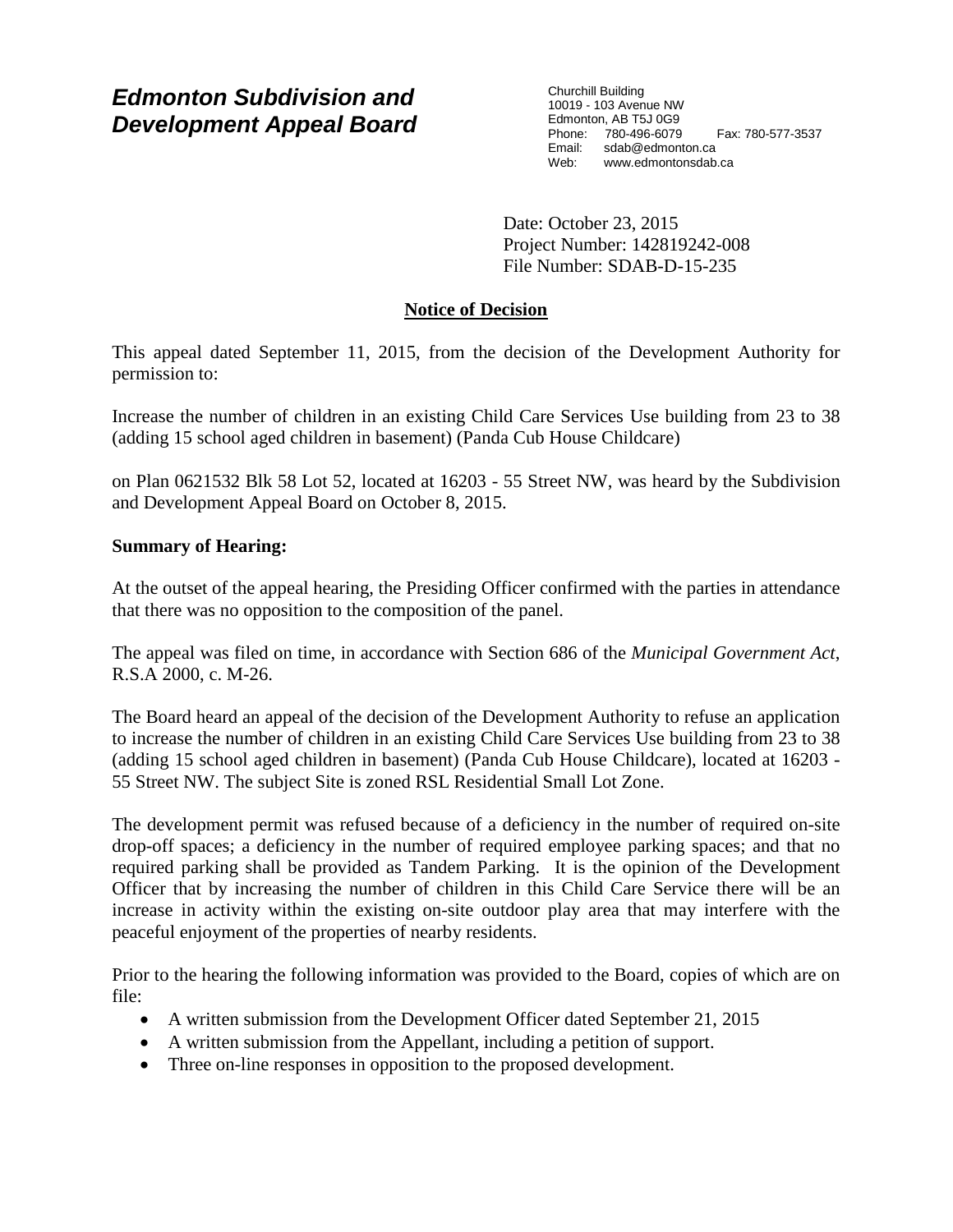The Board heard from the Ms. Ludy Magracia, representing the Appellant, Panda Cub House Child Care Centre. Ms. Magracia referred to her written submission and provided the following information in support of the appeal:

- 1. It was her opinion that the proposed number of drop-off spaces is adequate. There are two drop-off spaces on the driveway, two spaces near the bus stop along 162 Avenue and 55 Street and 3 drop-off spaces across the street near the mailbox.
- 2. Parents usually drop off their children between 7:00 and 8:00 a.m. and pick them up after 3:00 p.m. when the parking restrictions are not in effect.
- 3. The basement of the house is currently vacant but will be set up to provide space for the additional 15 out of school children.
- 4. Noise will be contained in the basement.
- 5. Her staff walk, carpool or use public transit to get to work.
- 6. She read a letter of support from one of her clients, marked Exhibit "A".
- 7. The additional child care spaces will help many families in this neighbourhood.

Ms. Magracia provided the following responses to questions:

- 1. The house is used as a full time Child Care Service from Monday to Friday.
- 2. Provincial licensing will still be required for children in Grade 1 to 6.
- 3. One additional employee will be hired to supervise the proposed 15 additional children.
- 4. Only one of her current employees drives to work.
- 5. She estimated that there are approximately 900 students attending Donald Massey Elementary Junior High School with 65 staff members.
- 6. Panda Cub House Child Care Centre is the only child care facility in this neighbourhood.
- 7. She was not aware of any licensed Day Homes operating in the area but there could be some unlicensed Day Homes in the neighbourhood.

The Board then heard from Ms. Erica Peacock, representing the Sustainable Development Department, who reviewed her written submission and provided the following information:

- 1. A development permit application to convert a Single Detached House into a Child Care Services Use was approved by the Subdivision and Development Appeal Board in November 2013. The application was for a maximum of 45 children but the Board limited the number of children to 23.
- 2. Increasing the number of children will result in additional staff and an additional parking variance would be required which in her opinion would be excessive.
- 3. Transportation Services expressed concerns with the proposed development because of the proposed on-site parking deficiency of 3 parking spaces. Parking along 162 Avenue is restricted between 8:00 a.m. and 9:00 a.m. and 1:30 p.m. to 3:30 p.m., Monday to Friday; there is a bus stop in the area and on street parking on 55 Street is limited because of front drive access on the east side of 55 Street.
- 4. Tandem parking is permitted for Day Homes but not for Child Care Services.
- 5. One of her primary concerns was the negative impact on neighbouring property owners because of the increased noise that would result from children using the limited outdoor play area.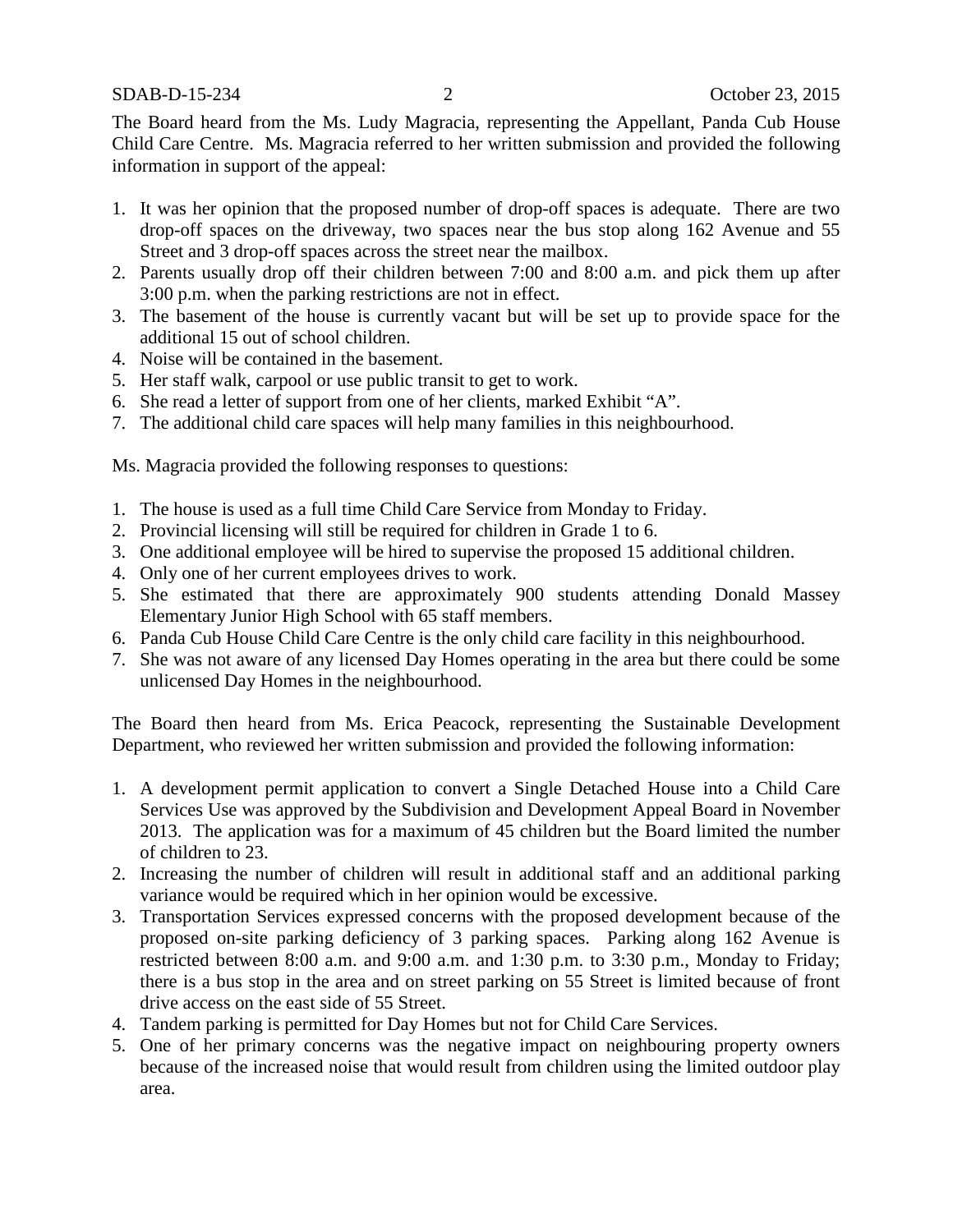SDAB-D-15-234 3 October 23, 2015

- 6. There is an Apartment building located east of the subject site.
- 7. She did not have any information regarding the operation of other day homes or child care services in the immediate area.
- 8. A day home for a maximum of 6 children does not require development permit approval.
- 9. The original approval included the provision of drop off spaces on a neighbouring property. However, those spaces are no longer available to the Applicant.
- 10. Ms. Peacock was not aware of any parking complaints specifically associated to the child care service.

The Board then head from Ms. Smith, an affected neighbour who appeared in opposition to the proposed development and provided the following information:

- 1. She resides four houses away from the subject site and her main concern is the parking impact.
- 2. People have parked on her driveway for extended periods of time and she has had several near misses when turning onto her street because of vehicles backing out of the driveway for the child care service.
- 3. Parking is no longer available inside the attached garage because it has been converted into usable space for the child care service which has eliminated two on-site parking spaces.
- 4. Parking is restricted on both sides of 162 Avenue between 55 Street and 55A Street.
- 5. Bus stops are located on both sides of 162 Avenue.
- 6. Buses have had to stop in the middle of 162 Avenue because vehicles are parked on both sides of the Avenue and she has seen parents leave their vehicles in the middle of the street to drop off their children.
- 7. The school predates the child care centre and she conceded that most of the parking and traffic problems are associated with the school.
- 8. She agreed that the drop off and pick up times for the child care service do not conflict with the restricted parking times.

The Board then heard from Ms. Fidelak, an affected property owner who appeared in opposition to the appeal and provided the following information:

- 1. She reiterated that parking is the major concern and that is a result of the combined impact of the school and the child care service.
- 2. She has trouble accessing her property from the rear lane because parked vehicles block the lane.
- 3. On street parking makes street cleaning and snow clearing difficult.
- 4. There are numerous day homes soliciting children in this area.
- 5. Additional parking on a neighboring property is no longer available to the child care service.

Ms. Magracia made the following points in rebuttal:

- 1. She applied to increase the capacity of her facility to help families in the neighbourhood.
- 2. The traffic and parking issues are associated with the school and not her child care service.
- 3. If any of the neighbours witness parking infractions by her clients she is prepared to resolve the situation for the neighbours.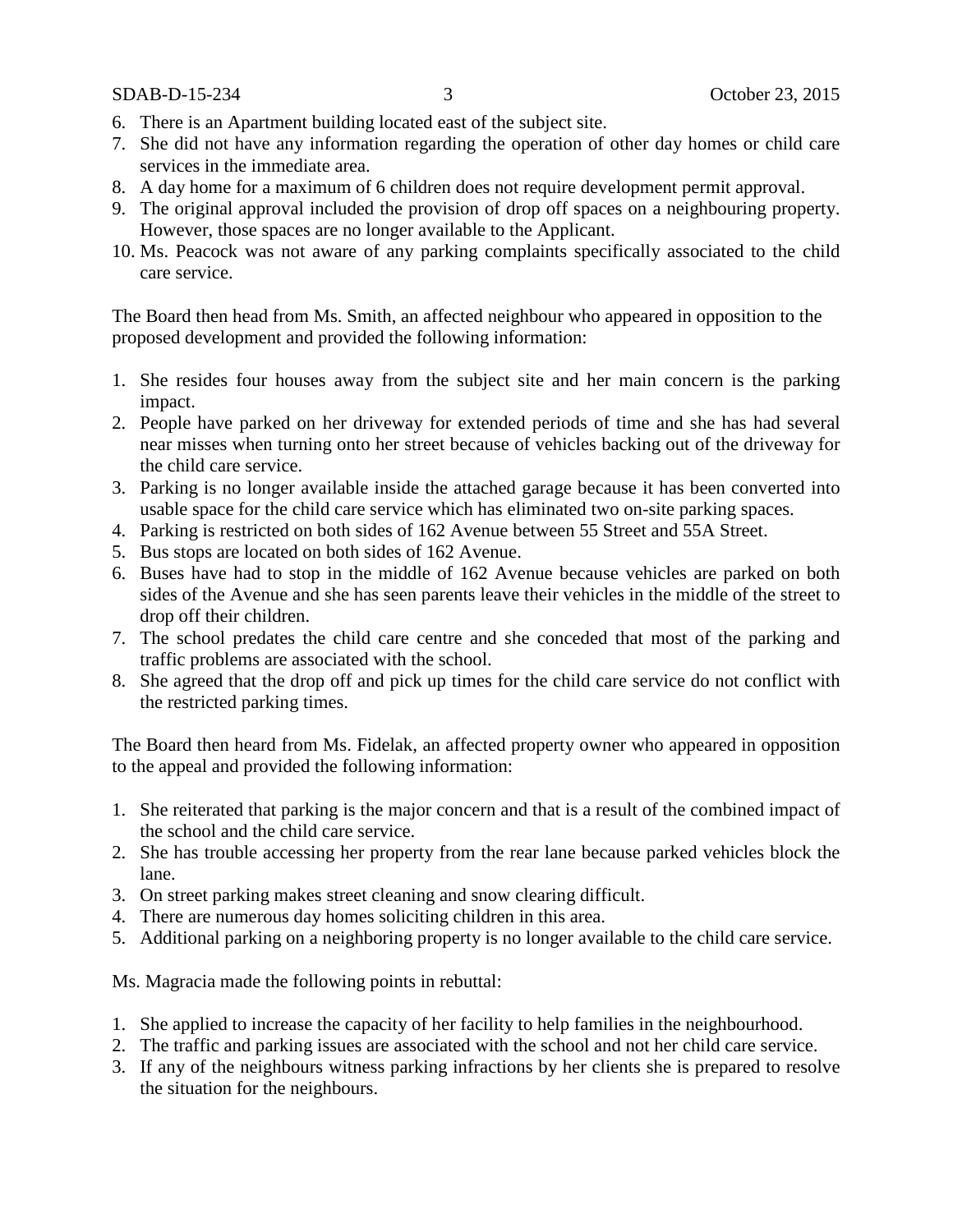#### SDAB-D-15-234 4 October 23, 2015

4. She confirmed that parking is no longer available on the neighbouring property.

#### **Decision:**

The appeal is **DENIED** and the decision of the Development Authority is **CONFIRMED**. The development is **REFUSED.**

#### **Reasons for Decision:**

The Board finds the following:

- 1. A Child Care Service is a Discretionary Use in the RSL Residential Small Lot Zone.
- 2. The Board also notes the correspondence received in both support and opposition to the proposed development.
- 3. The Board acknowledges that the proposed development may provide a much needed service in this neighbourhood. Nevertheless, the parking variances were not granted for the following reasons:
	- a) The Site is a corner site abutting two collector roadways and is located in close proximity to a park and Donald Massey Elementary Junior High School.
	- b) Based on the evidence provided by the Development Officer, Transportation Services and affected neighbours there are significant traffic and parking problems in this neighbourhood.
	- c) There is limited ability to accommodate drop-off parking along 55 Street because of the existing front access driveway configuration and conflict between parents dropping off their children at school and parents trying to drop-off and pick up children from the Child Care Centre.
	- d) The proposed increase in the number of children attending the Child Care Centre will require additional staff and there is insufficient on site or street parking available to accommodate staff parking.
	- e) Transportation Services does not support the required variance in the minimum required number of on-site parking spaces.
	- f) The Board acknowledges that a significant majority of the parking and traffic problems in this neighbourhood are related to the proximity of the school. However, the proposed development will intensify the use of the site and exacerbate already poor traffic and parking situations.
- 4. Based on the above, it is the opinion of the Board that the proposed development will unduly interfere with the amenities of the neighbourhood, and materially interfere with and affect the use, enjoyment and value of neighbouring parcels of land.

# **Important Information for Applicant/Appellant**

1. This decision may be appealed to the Alberta Court of Appeal on a question of law or jurisdiction under Section 688 of the *Municipal Government Act*, R.S.A. 2000, c. M-26. If the Subdivision and Development Appeal Board is served with notice of an application